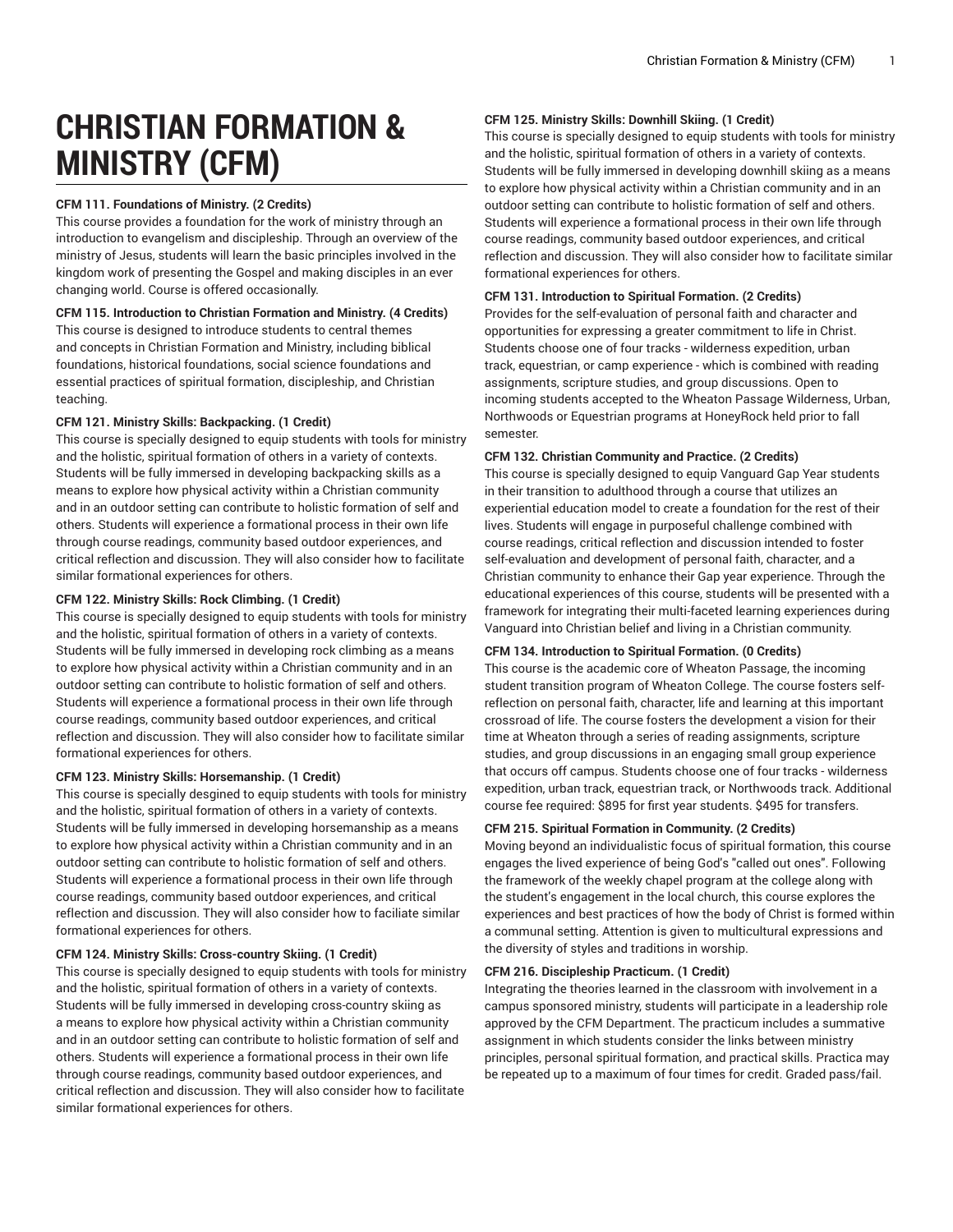# **CFM 223. Human Development and Ministry. (4 Credits)**

Explores the application of human development and other social science theory and research to Christian Education. Spiritual development through the lifespan is highlighted, as well as the importance of understanding social context and organizational dynamics for effective ministry.

**Tags:** SI

## **CFM 224. Christian Spiritual Practices. (2 Credits)**

An introduction to Christian Spiritual Formation as the integration of theological understanding, faith, and spiritual practice. This laboratory course in spiritual formation explores the relational, spiritual, and missional practices of the Christian life - Christian formation in community and service to the world (e.g., corporate worship, spiritual friendship, spiritual direction, small group accountability, hospitality, evangelism, compassion, social justice, creation care). Students will study, practice, and theologically reflect on these as biblical, historical, and psychological perspectives are brought to bear on the experience of class members individually and in the context of congregational leadership.

# **CFM 231. Evangelism. (2 Credits)**

Provides an overview of the Gospel, Great Commission, and Great Commandment. Emphasis is given to surveying the tools needed for the task of world evangelism with emphasis on personal preparation for oneto-one evangelism within a variety of contexts.

# **CFM 232. Spiritual Guidance and Discernment. (2 Credits)**

This course is designed as a practicum experience in Christian spiritual guidance and discernment. Out-of-class attention will be given to a protestant interaction with the spiritual exercises of Ignatius Loyola and the experience of meeting with a spiritual guide or listener. In-class lectures will entail seminar format discussion and debriefing of class readings and practices as they pertain to guidance and discernment.

## **CFM 234. Youth Ministry. (4 Credits)**

This course introduces students to the theories and practices of ministry with adolescents, including biblical and theological foundations, developmental and socio-cultural theories and research, historical and contemporary models of youth ministry, and the development of a philosophy of youth ministry. Course is offered occasionally.

## **CFM 235. Preparing for Your Ministry. (2 Credits)**

Wheaton College has prepared people for ministry since its founding, and this Wheaton course will explore God's calling on your life. Together we will examine how to prepare academically and spiritually for your future, and our study of vocation and "hinge moments" will help you whether you are considering full-time Christian ministry or wanting to make your marketplace or professional career a ministry. There will be lectures from and discussions with professors, Billy Graham Scholars, pastors, and missionaries—as well as exercises to help us develop a global perspective, reflect on and share our faith, and identify ministry skills. A comfortable yet challenging classroom environment should help you take next steps in your apprenticeship with Jesus Christ. (Open to Wheaton College Summer Institute students only)

## **CFM 241. Leadership Development. (4 Credits)**

This course will develop students' leadership potential for a life of kingdom service. Students will understand and critically assess their personal leadership and develop an integrated philosophy of leadership. This philosophy will be implemented and assessed during the summer as students create formational experiences in an adventurous setting, discipling campers for God's mission back home. This course is offered each summer at HoneyRock as part of the Leadership Certificate.

# **CFM 251. Ministry Practicum. (0 Credits)**

Integrating the theories learned in the classroom with the practices of ministry, students will participate in a specific ministry context approved by the CFM Internship Coordinator and their faculty advisor. The practicum includes a summative assignment in which students consider the links between ministry principles, personal spiritual formation, and practical skills. Graded pass/fail.

## **CFM 258. Dialogue Education. (4 Credits)**

This course promotes Christian growth through educational design and evaluation. Methods of teaching, curriculum development, and the character of the teacher are explored (with particular attention given to Dialogue Education™). Course is offered occasionally. **Tags:** SI

**CFM 259. Topics in Christian Formation and Ministry. (2 or 4 Credits)** Examines ministry concerns, problems, and trends in light of a holistic Christian Education theory.

## **CFM 333. Student Care in College Ministry. (2 Credits)**

An introduction to the basic concepts and skills involved in the student care aspect of residence life ministry at Wheaton, including a brief overview of historic and biblical foundations for caring ministry, categories of student struggle most commonly experienced in college residence life ministry, rudimentary person-to-person helping skills, and small group supervision. This course is limited to residence assistants.

## **CFM 334. Theological and Historical Foundations. (4 Credits)**

Using the principles of biblical hermeneutics, the course explores God's mission from the Philistines of Abraham and David's time in the Old Testament, to Jesus' ministry amongst the marginalized in New Testament Palestine. This process develops an appreciation of theological reflection in Christian community that will affect the student's ministry vocation. Furthermore, the course explores key persons and movements in the expansion of the Christian church from early monasticism and the Celtic Church, to Moravianism and Methodism. Our missiological reinterpretation of church history will focus on the dynamics of the expansion such as the Spirit's renewal, structure of mission, role of leadership, and implications for contemporary strategies of mission. This process develops an appreciation of historiomissiological reflection in Christian community that will affect the student's vocation call. In addition, students will grow in historical knowledge, practice historical reasoning, and develop an awareness of their own historical context as they practice historical reflection with application. Prerequisite: None. Pre or Corequisite: None. **Tags:** HP

## **CFM 335. Teaching the Bible. (4 Credits)**

Designed to acquaint students, through both theory and practice, with the principles of effective biblical instruction. Methods of interpretation and literary aspects of the Bible are emphasized. **Tags:** LE

## **CFM 337. Compassion in Ministry. (2 Credits)**

Compassion is central to effective ministry leadership. This course introduces students to the types of human suffering encountered by those in ministry leadership and to rudimentary skills for responding effectively. We will consider biblical, historical and contemporary models for compassion in ministry. Only one of CFM 337 and CFM 339 may be taken for credit. Mainly taught at HoneyRock.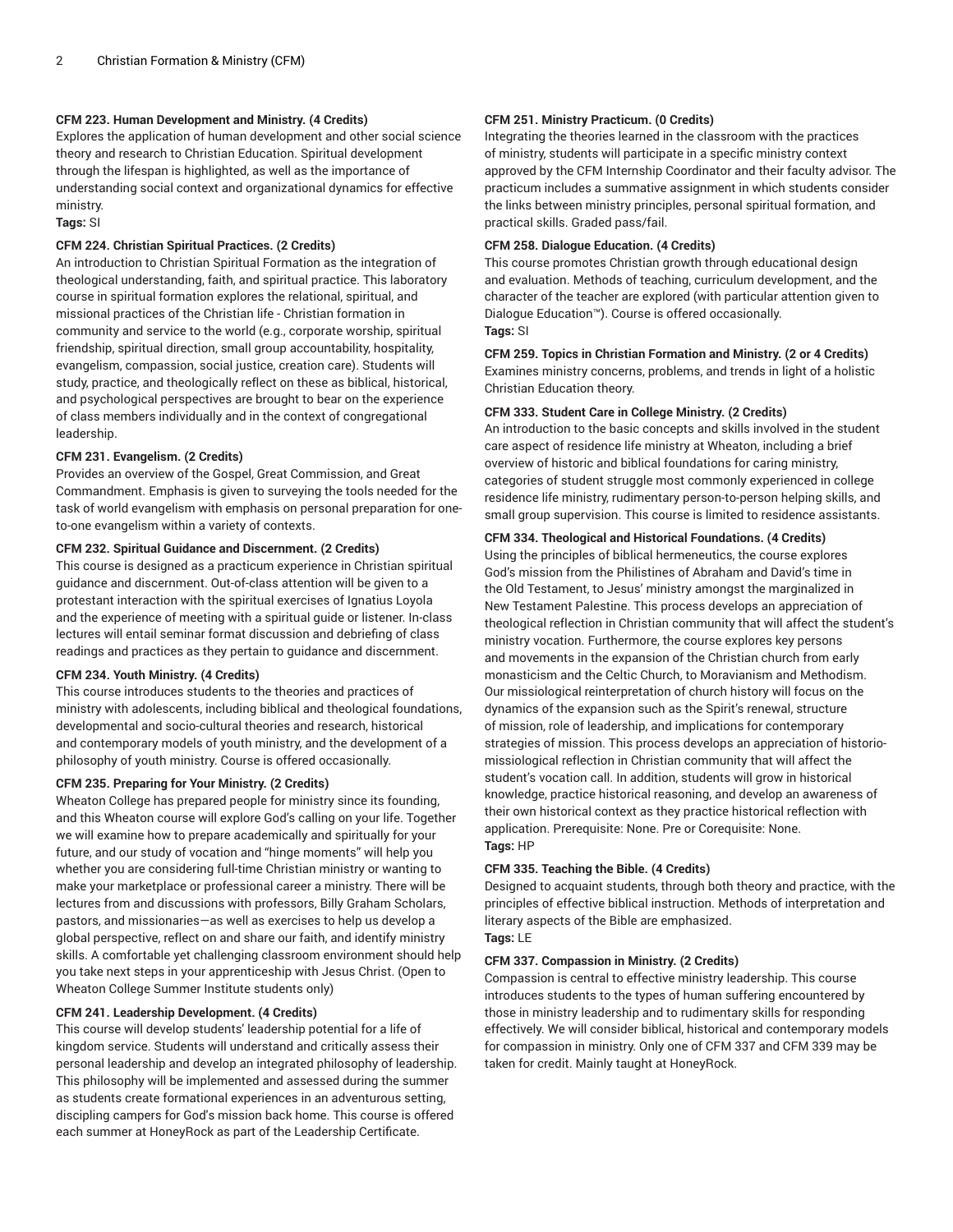# **CFM 339. Compassion and Crisis Ministry: Responding to Trauma and Suffering. (4 Credits)**

Introduction to the basic concepts and skills involved in ministry responses to trauma and suffering. Course content will include an overview of the historic ministry of soul care, biblical foundations for crisis ministry, major categories of human suffering and trauma across cultures and contexts, and rudimentary compassion and crisis ministry skills. Only one of CFM 337 and CFM 339 may be taken for credit. Mainly taught on campus.

## **CFM 359. Discipleship. (4 Credits)**

This course prepares lay ministers to be disciples of Jesus Christ and to learn various ways of making disciples. The course explores various discipleship models, examines Scripture for discipleship directives, and engages in contemporary experiences of discipleship within the local church. While we probe the knowledge of God and the knowledge of self, the course will help students understand and embrace the calling to be a disciple of Jesus and to help others become disciples of Him. This course is a requirement for the undergraduate major and for the Discipleship Certificate in the Christian Formation & Ministry department.

# **CFM 401. Ministry with Children. (2 Credits)**

Examines the nature and spirituality of children in light of biblical, theological, and developmental perspectives. Analyzes current ministry practices in light of global, cultural, and contextual trends. Also focuses on the faith experiences of children. Curriculum and ministry management will also be discussed. Course is offered occasionally.

# **CFM 402. The Church as Family. (2 Credits)**

Examines ministry to the family in light of the family of God. This includes studying family as a social system, the theology of family, and marriage and family development, in order to prepare students to understand these dynamics within their own families of origin, in the families of those to whom they minister, and the impact of these on their ability to be effective ministers. Course is offered occasionally.

# **CFM 412. Ministry Practicum. (2 Credits)**

This is an experience-based course designed to provide students an opportunity to implement leadership concepts and theories and develop their own leadership qualities through direct experience and team development. Graded: pass/fail

#### **CFM 414. Ministry with Children and Families. (2 Credits)** See CFM 613. Course is offered occasionally.

**CFM 416. Spiritual Formation in the College Years. (2 Credits)**

Emphasizes the developmental, cultural, and spiritual dynamics of the college years, looking specifically at implications for Christian discipleship. Examines the key components of collegiate formation (spiritual formation, identity development, vocational exploration, relationships and sexuality, mentoring, and church participation) and the processes of Christian formation in each domain. Course is offered occasionally.

# **CFM 418. Apologetics in a Global Context. (2 Credits)**

Examines apologetics as the study and practice of establishing the plausibility of the Christian faith within particular cultures and contexts. Explores various philosophical and cultural frameworks for apologetics and then applies them to modernist, postmodern, multi-ethnic and global contexts and questions. Course is offered occasionally.

# **CFM 421. Philosophy of Ministry. (4 Credits)**

Integrates various academic disciplines into a logical philosophy of ministry by studying major foundational concepts and issues of Christian Formation & Ministry.

# **CFM 422. Designing for Transformational Learning. (4 Credits)**

Utilizing curriculum theory, human development, and philosophy of ministry, students will explore how these theories and practices shape and support an individual's spiritual formation through the development of sound curriculum design and evaluation. Includes preparation of curriculum scope and sequence, development of lesson plans, design of evaluation instruments, and an explanation of how these strategies affect the learning experience. Course is offered occasionally.

## **CFM 452. Camp Ministry. (2 or 4 Credits)**

Provides a study of and involvement in the use of a camping environment for the growth and development of people. Special attention is given to program philosophy and principles for designing, conducting, and evaluating an effective camp ministry for young people. Offered at HoneyRock. Course is offered occasionally.

## **CFM 457. Christian Proclamation. (2 Credits)**

This course is designed to help the student understand an prepare for the unique kinds of verbal communication required of the Christian Educator. It will have components related to communication theory and application of such theory to the ministry context. It will have components related to understanding and discerning many forms of speaking unique to a ministry context particularly situated to the church environment but having applications beyond the local church; these will include: introductions, funerals, weddings, preaching, teaching, conducting meetings, etc. The course will also explore the unique and valuable aspects of narrative, illustration and story as they facilitate the communication endeavor of the Christian Educator. It will also provide limited opportunity for oral presentation and critique. Course is offered occasionally.

# **CFM 459. Advanced Study in Christian Formation and Ministry. (2 or 4 Credits)**

Provides small group study of special areas of interest in Christian Formation and Ministry. Topics will vary from term to term. Prerequisite: junior/senior standing or permission of instructor.

# **CFM 461. Leadership in Christian Ministry. (2 Credits)**

Involves a study of organizational structures and administrative procedures which are useful in Christian Formation and Ministry programs. Emphasis will be given to the management of resources such as time, personnel, and information.

## **CFM 472. Adventure Challenge Ministry. (4 Credits)**

Explores the theory of experiential education and its ministry applications through the medium of engaging adventure challenge experiences. Includes the role of facilitative leadership, group and individual problem solving, and disciplined reflection in promoting Christian maturity in others. Offered at HoneyRock.

## **CFM 494. Ministry in Culture. (4 Credits)**

The Core Curriculum Capstone Experience allows students to pursue deep integration of their major and the concepts they have explored throughout the entire Christ at the Core curriculum. The Capstone Experience also considers how the First Year Seminar, Advanced Integrative Seminar, and coursework in their major prepares them for their vocation after Wheaton. This capstone engages students in ethnographic research while deepening intercultural competency as they prepare to be ministers of the Gospel. It enables students to reflect upon their practical ministry experiences and therefore is taken after or concurrent with the internship in the major. This course, in combination with CFM 496: Internship meets the general education Christ at the Core graduation requirement. Prerequisites: CORE 101, CFM 115, HNGR 114, AIS course; prerequisite or concurrent with CFM 496. **General Education:** SHAR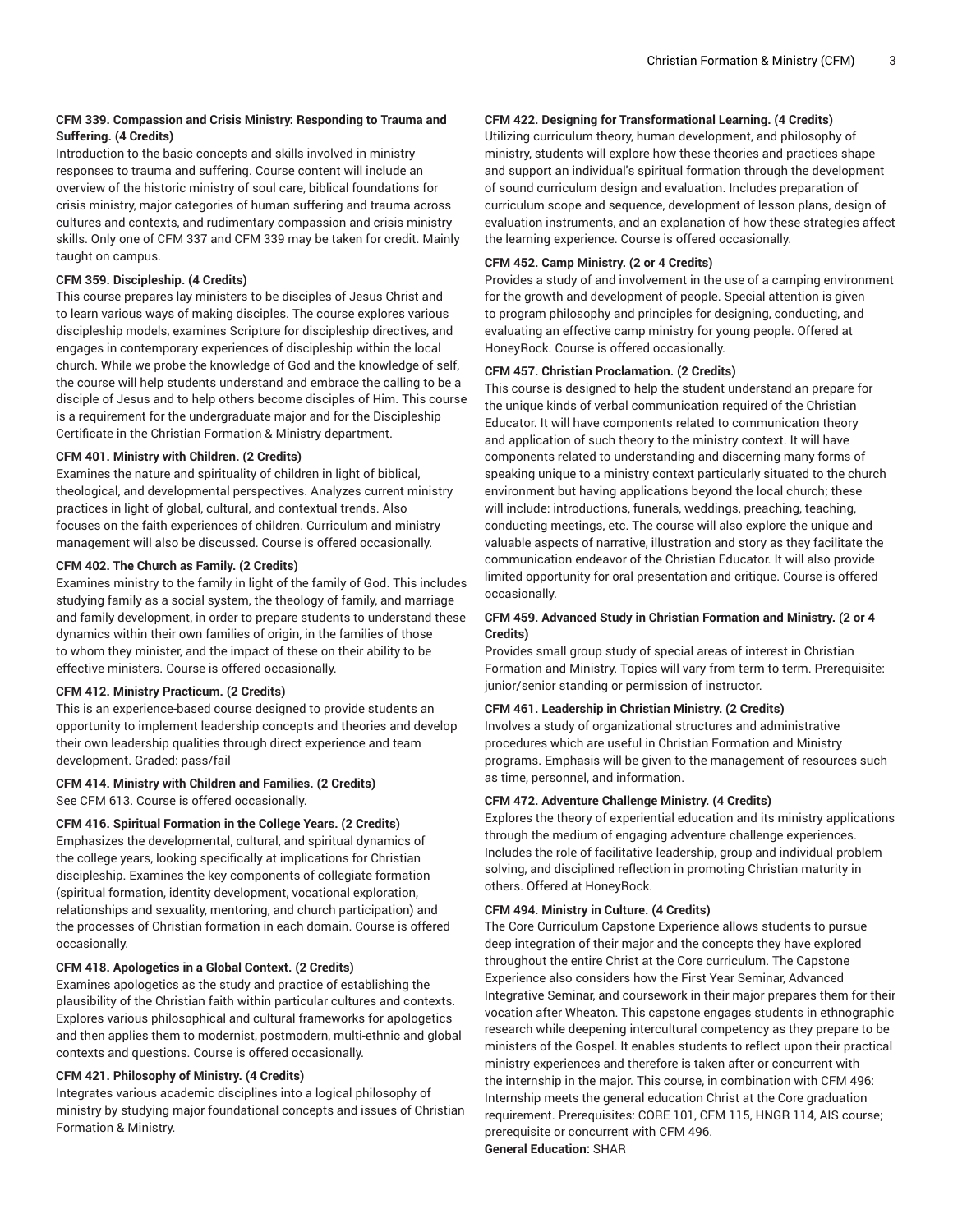## **CFM 495. Independent Study. (1 to 4 Credits)**

Focuses on field or library research according to individual interests and competencies in Christian Formation and Ministry.

# **CFM 496. Internship. (0 Credits)**

Provides practical experience under supervision in a setting appropriate to the student's major interests. Prerequisites: junior standing and a minimum of 16 hours completed in Christian Formation and Ministry including background courses appropriate to the internship setting. Graded pass/fail.

## **CFM 497. Internship Seminar. (2 Credits)**

Provides student debriefing on their internship experiences from several perspectives while making preparations for post-graduation plans. (CFM 496 is a prerequisite, but with approval from the Internship Coordinator, a concurrent enrollment is allowed.) Graded pass/fail.

## **CFM 513. History and Philosophy of Ministry. (4 Credits)**

Helps students become more informed and effective ministers through the analysis of ministry and educational philosophies that have guided the church throughout its history. Provides a framework within which to formulate a biblically and historically informed philosophy of ministry.

# **CFM 516. Teaching for Transformation. (4 Credits)**

Promotes Christian growth through educational planning and evaluation. Methods of teaching, curriculum design, and character of the teacher are considered.

## **CFM 517. Developmental Theory and Spiritual Formation. (2 Credits)**

An introduction to biblical, historical, and theological understandings of the nature of persons and the integration of relevant psychological and sociological understandings of human development. In addition, students will be encouraged to consider the application of these foundations to the contemporary work of Christian formation and ministry.

#### **CFM 518. Research Methods for Ministry. (2 Credits)**

An introduction to the theory and practice of research methodologies as they relate to Christian formation and ministry.

# **CFM 521. Personal Spiritual Formation. (2 Credits)**

An introduction to personal spiritual formation, including spiritual health and the practice of spiritual disciplines. Includes an off-site weekend retreat.

# **CFM 522. History and Traditions of Spiritual Formation. (2 Credits)**

This course traces some of the dominant themes of Christian spirituality. Through biblical, theological, and historical study, we will examine how various individuals and movements have experienced and sought to nurture their relationship with the Triune God. Particular attention is paid to developing the skills of discernment for reading these primary sources.

# **CFM 523. Ministry Leadership and Organization. (4 Credits)**

Introduction to issues of ministry leadership, including organizational theory, ethics, conflict management, and personal concerns for integrity and spiritual health.

## **CFM 525. Camp Ministry in Global Context. (4 Credits)**

This course explores the theory and practice of doing ministry in diverse cultural contexts in the United States and globally. Students cultivate active cultural sensitivity through tools that include taking an inventory, conducting an ethnographic study, and partnering with a Christian camp ministry from a different geo-cultural context.

#### **CFM 532. Discipleship. (2 Credits)**

This course examines the biblical and historical models and principles for the life-long process of making disciples in a changing culture. Built on the foundation of spiritual formation and mentoring, students will be challenged to grow as disciples so that they might also equip and encourage others to grow in following Jesus.

#### **CFM 533. Prayer. (2 Credits)**

Provides a theory-based examination of prayer, especially within the historic evangelical faith.

# **CFM 535. Advanced Curriculum Development for Ministry. (2 Credits)**

This course focuses on advanced curriculum design and development for ministry purposes, and the roles of learning environments and experiences in facilitating spiritual growth. Includes practical components integral to these issues.

# **CFM 545. Student Development Leadership and Organization. (4 Credits)**

An introduction and overview of the administration and organization of College Student Affairs with an emphasis on its historical and philosophical foundations, its basic documents and leadership strategies and issues. Staff selection, training, supervision, policy development, and program implementation and evaluation are addressed.

#### **CFM 547. Philosophy of Ministry. (2 Credits)**

This course helps students become more informed and effective ministers through the analysis of key ministry and educational philosophies. Provides a framework within which to formulate a biblically, theologically, and philosophically informed philosophy of ministry.

#### **CFM 612. Ministry with Children and Families. (4 Credits)**

This course examines the nature of family relationships and the spirituality of children in light of biblical, theological, and developmental perspectives. The course is intended to equip ministry students to understand these dynamics in their own families, in the families of those to whom they minister, and the impact of these on their ability to be effective ministers. The course also includes a consideration of church as the family of God.

# **CFM 613. Ministry with Children and Families. (2 Credits)**

This course examines the nature of family relationships and the spirituality of children in light of biblical, theological, and developmental perspectives. The course is intended to equip ministry students to understand these dynamics in their own families, in the families of those to whom they minister, and the impact of these on their ability to be effective ministers. The course also includes a consideration of church as the family of God.

#### **CFM 631. Youth Ministry. (4 Credits)**

Introduces students to biblical foundations, developmental and sociocultural theories and research, historical and contemporary practice, and philosophy of youth ministry.

#### **CFM 651. Adult Ministries. (2 Credits)**

Examines the principles and methods of adult ministry in the church with particular attention given to non-formal education. Explores the nature of defining, developing, and evaluating educational experiences in nonformal settings with an eye for their unique ministry contributions.

#### **CFM 683. Integrative Seminar. (0 Credits)**

Integrates the various courses of the CFM program into a unified whole. The Integrative Seminar fosters reflection on the academic, spiritual, and practical aspects of the degree while also assisting in plans for future growth and development in these areas. Includes a summative case study evaluation. Prerequisite: All CFM core courses must be completed or in process.